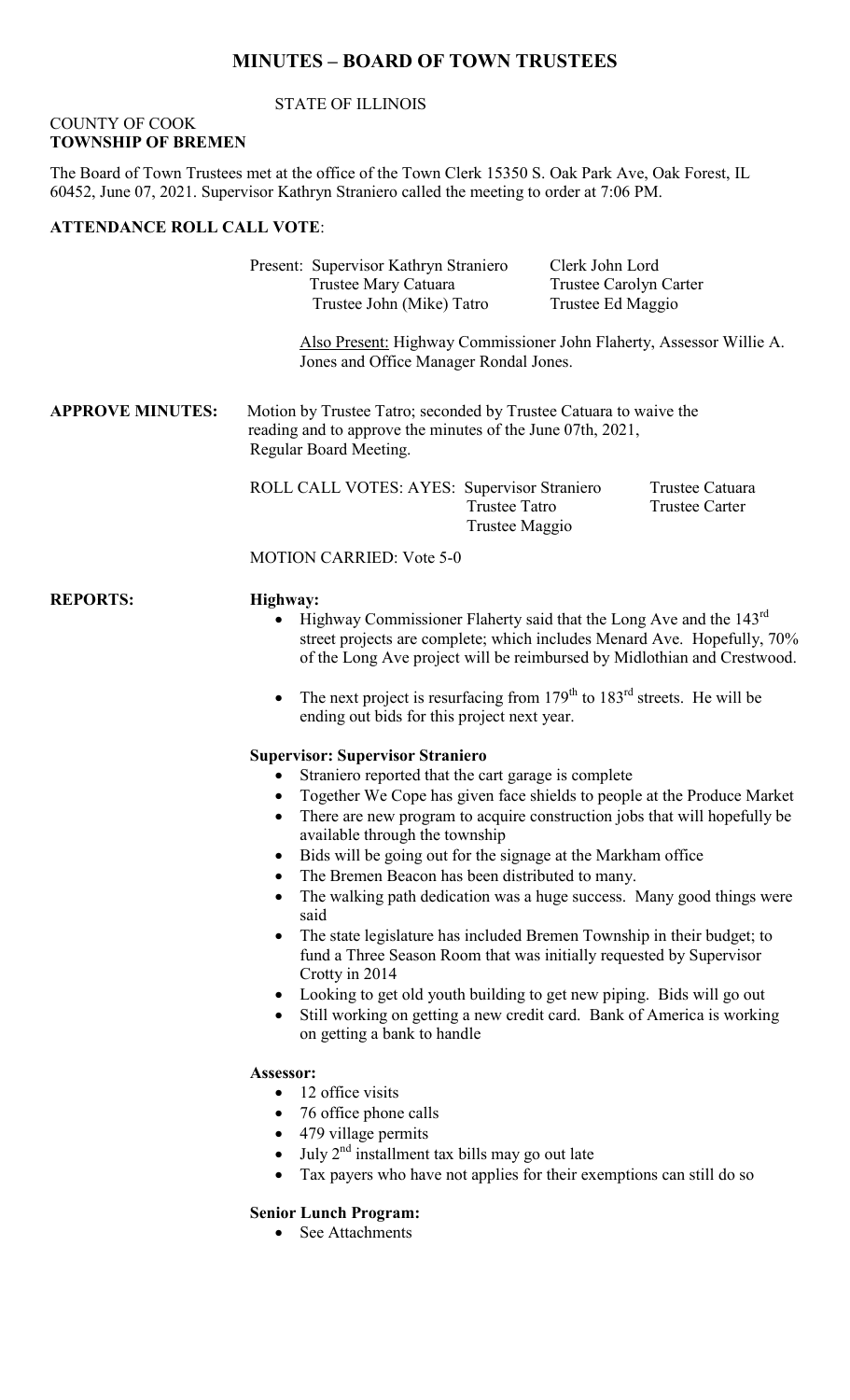# **MINUTES – BOARD OF TOWN TRUSTEES**

| <b>OLD BUSINESS:</b>                       | A. Discussion for Cap Expenditures<br>Motion by Trustee Catuara; seconded by Trustee Tatro to approve or<br>NOT CAP Expenditures.<br>The Amount for Resolution (2021-06-07A) |                                        |                                          |
|--------------------------------------------|------------------------------------------------------------------------------------------------------------------------------------------------------------------------------|----------------------------------------|------------------------------------------|
|                                            |                                                                                                                                                                              |                                        |                                          |
|                                            |                                                                                                                                                                              |                                        |                                          |
|                                            | <b>MOTION CARRIED: Vote 5-0</b>                                                                                                                                              |                                        |                                          |
| <b>NEW BUSINESS:</b>                       | <b>NONE</b>                                                                                                                                                                  |                                        |                                          |
| <b>PRESENTATION</b><br><b>OF BILLS:</b>    |                                                                                                                                                                              |                                        |                                          |
| <b>CORP BILLS:</b>                         | The following bills were audited by the Board for the General Corporate Funding in<br>the amount of: $$58,232.20$                                                            |                                        |                                          |
|                                            | Motion by Trustee Maggio; seconded by Trustee Carter to approve payment<br>of the General Corporate bills.                                                                   |                                        |                                          |
|                                            | ROLL CALL VOTES: AYES: Supervisor Straniero                                                                                                                                  | <b>Trustee Tatro</b><br>Trustee Maggio | Trustee Catuara<br><b>Trustee Carter</b> |
|                                            | <b>MOTION CARRIED: Vote 5-0</b>                                                                                                                                              |                                        |                                          |
| <b>GA BILLS:</b>                           | The following bills were audited by the Board for the General Assistance<br>Fund in the amount of: 6,660.78                                                                  |                                        |                                          |
|                                            | Motion by Trustee Tatro; seconded by Trustee Catuara to approve payment<br>of the General Assistance bills:                                                                  |                                        |                                          |
|                                            | ROLL CALL VOTES: AYES: Supervisor Straniero                                                                                                                                  | <b>Trustee Tatro</b><br>Trustee Maggio | Trustee Catuara<br><b>Trustee Carter</b> |
|                                            | <b>MOTION CARRIED: Vote 5-0</b>                                                                                                                                              |                                        |                                          |
| <b>ROAD &amp; BRIDGE</b><br><b>BILLS:</b>  | The following bills were audited by the Board for the Road & Bridge<br>Fund in the amount of \$50,714.48                                                                     |                                        |                                          |
|                                            | Motion by Trustee Maggio; seconded by Trustee Carter to approve<br>payment of the Road & Bridge bills:                                                                       |                                        |                                          |
|                                            | ROLL CALL VOTES: AYES: Supervisor Straniero                                                                                                                                  | <b>Trustee Tatro</b><br>Trustee Maggio | Trustee Catuara<br><b>Trustee Carter</b> |
|                                            | <b>MOTION CARRIED: Vote 5-0</b>                                                                                                                                              |                                        |                                          |
| <b>EXECUTIVE SESSION:</b>                  | <b>NONE</b>                                                                                                                                                                  |                                        |                                          |
| <b>OUT OF</b><br><b>EXECUTIVE SESSION:</b> | <b>NONE</b>                                                                                                                                                                  |                                        |                                          |
| <b>PUBLIC COMMENT:</b>                     | <b>NONE</b>                                                                                                                                                                  |                                        |                                          |
| <b>ADJOURNMENT:</b>                        | There being no further business to come before the Board, the meeting was<br>adjourned at 8:00 pm on a motion by Trustee Tatro; seconded<br>by Trustee Maggio.               |                                        |                                          |